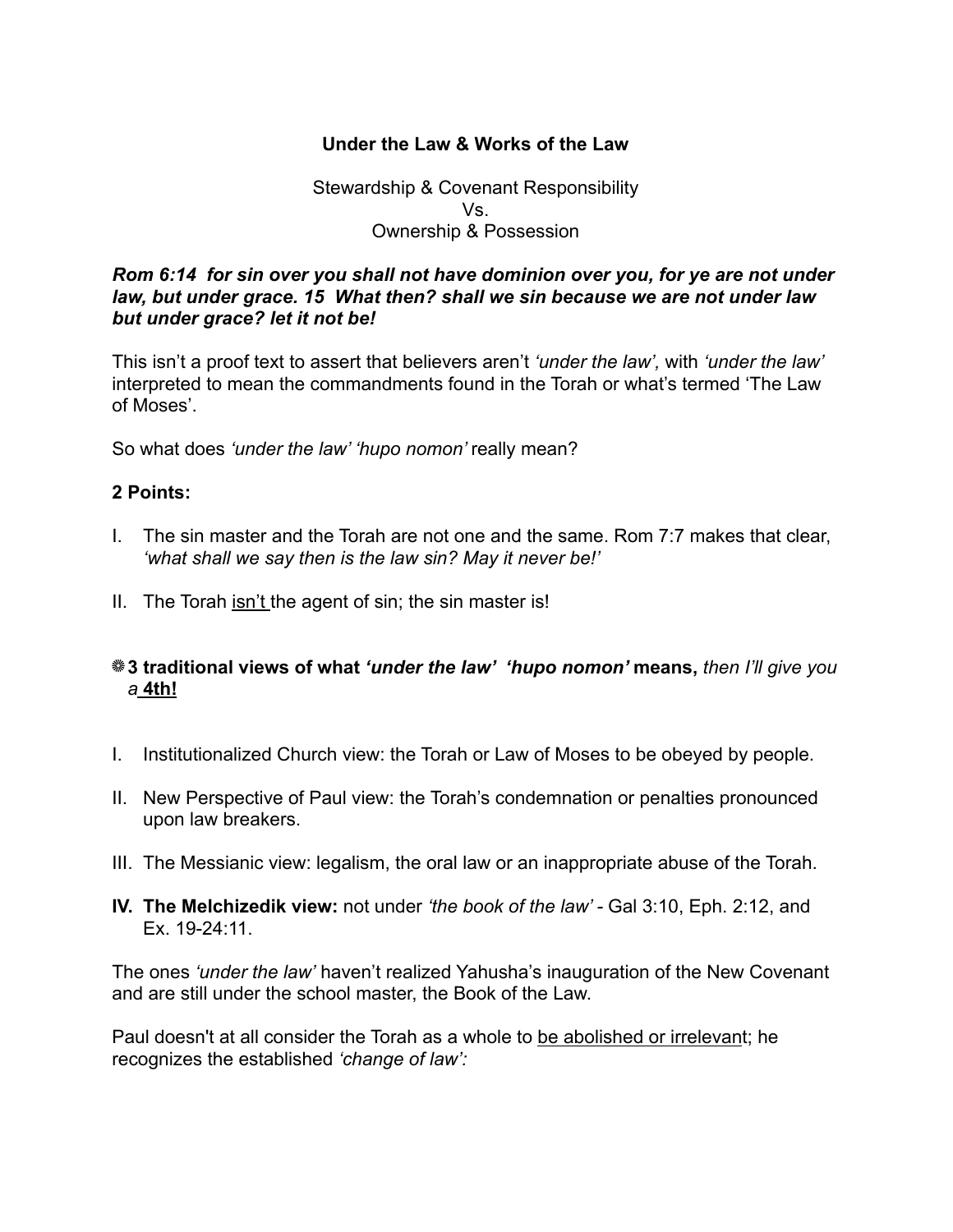*Heb. 7:12 For the priesthood being changed, there is made of necessity a change*  also of the law. brought about by Yahusah's priesthood and inauguration of the BoC; now we're redeemed from the curse of the BoL. A shift in law has happened.

The BoL condemned us, because of infidelity toward יהוה, we're no longer subject to its pronouncement of death upon all who transgress it. Like wise; we're no longer subject to its conditional priesthood.

- *• R. 3:31 Do we then make void the law through faith? יהוה forbid: yea, we establish the law.*
- *• R. 7:12 Wherefore the law is holy, and the commandment holy, and just, and good.*
- *• R. 7:14 For we know that the law is spiritual.*
- *• R. 7:22 For I delight in the law of Elohim after the inward man.*
- *• R. 7:25 I thank Elohim through Yahusha Messiah our יהוה. So then with the mind I myself serve the law of Elohim; but with the flesh the law of sin.*
- *• R. 8:4 That the righteousness of the law might be fulfilled in us, who walk not after the flesh, but after the Spirit.*
- *• R. 8:7 Because the carnal mind is enmity against Elohim: for it is not subject to the law of Elohim, neither indeed can be.So then they that are in the flesh cannot please Elohim.*

All in all this law verse, in context, concerns people being freed from the Torah's-BoL's condemnation.

*'Hup0 n0m0s' 'under law'* meaning the condemnation of the BoL upon sinners; *specifically;* in contrast to **Rom. 8:1** where we find, *'therefore there is no condemnation for those who are in Messiah Yahusha'.* 

## *Rom 3:20 Therefore by the works of the law alone, without heartfelt faith, there shall no flesh be justified in His sight: for by the law comes the knowledge of sin.*

### *'Works of the Law' 'ergon nomou'***, 4 interpretations:**

- 1. Institutionalized Church interpretation keeping the Law of Moses or any customs and commands therein.
- 2. Messianic Interpretation trying to attain justification by keeping the law of Moses. This doesn't mean we don't keep the Law of Moses but we just rightly apply it.